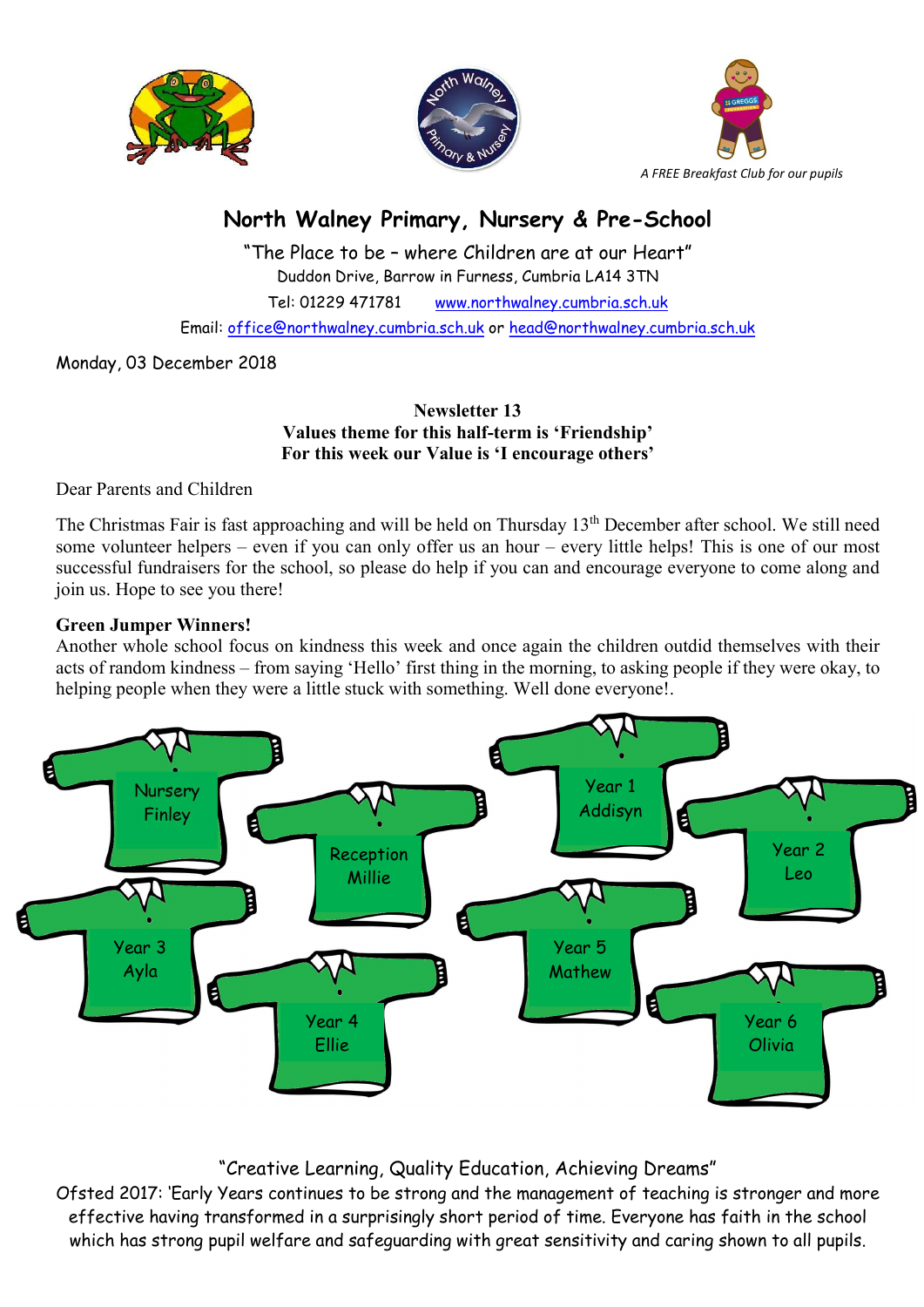

# Poppy Appeal

Thank you to everyone who donated via school for this year's Poppy Appeal for the Royal British Legion. In total we raised £136.30 this year and we are very grateful for all the money sent int to support this wonderful charity. Thank you.

#### Newsletters by email…

Please, please can you help us reduce our printing costs and sign up to our email newsletters if at all possible. We have had this scheme in place for the last 2 years but haven't had as many parents sign up as we had hoped. If you have an email address, you can get the weekly newsletter straight to your email inbox without it going through the trauma of being in your child's bag – or having them forget to bring it home! All emails are sent privately without seeing anyone else's email address, and you just need to pop into the office for a form or email me directly at head@northwalney.cumbria.sch.uk. Many thanks!





#### Used stamps for charity

Mrs Malone is still collecting used stamps so please don't throw them away as you start receiving Christmas Cards! Simply cut them off the envelope and then bring them in to the collection envelope in the school foyer. The more we can collect the better – thank you!

And this week's winner is…. This week's winning number is 57 and the winner is Cora. Congratulations!





# Who wants a Flumpet snowman?

We still have some very lonely Flumpet Snowmen with Snowhome to go to…please help St Mary's Hospice by buying a Flumpet, maybe even as a little Christmas gift for someone else. Just  $£1.50$  from the school office! They make excellent stocking fillers!

#### Last swimming of the term

This week is the last swimming week of the term and teachers will be letting you know which classes will be starting after Christmas. Well done to all of the children for their swimming ability this term!





# Video Games Club – not on this week

Back on this week – so don't forget to turn up!

# PTA Christmas Fair – raffle prizes needed

If anyone can send in a good raffle prize for this year's fair we would be extremely grateful – especially if you know of or work from a business that could offer something for us to raffle. If anyone hasn't got in touch but can help out in any way, please, please email the PTA on pta@northwalney.cumbria.sch.uk or speak to Mrs Malone in the office.